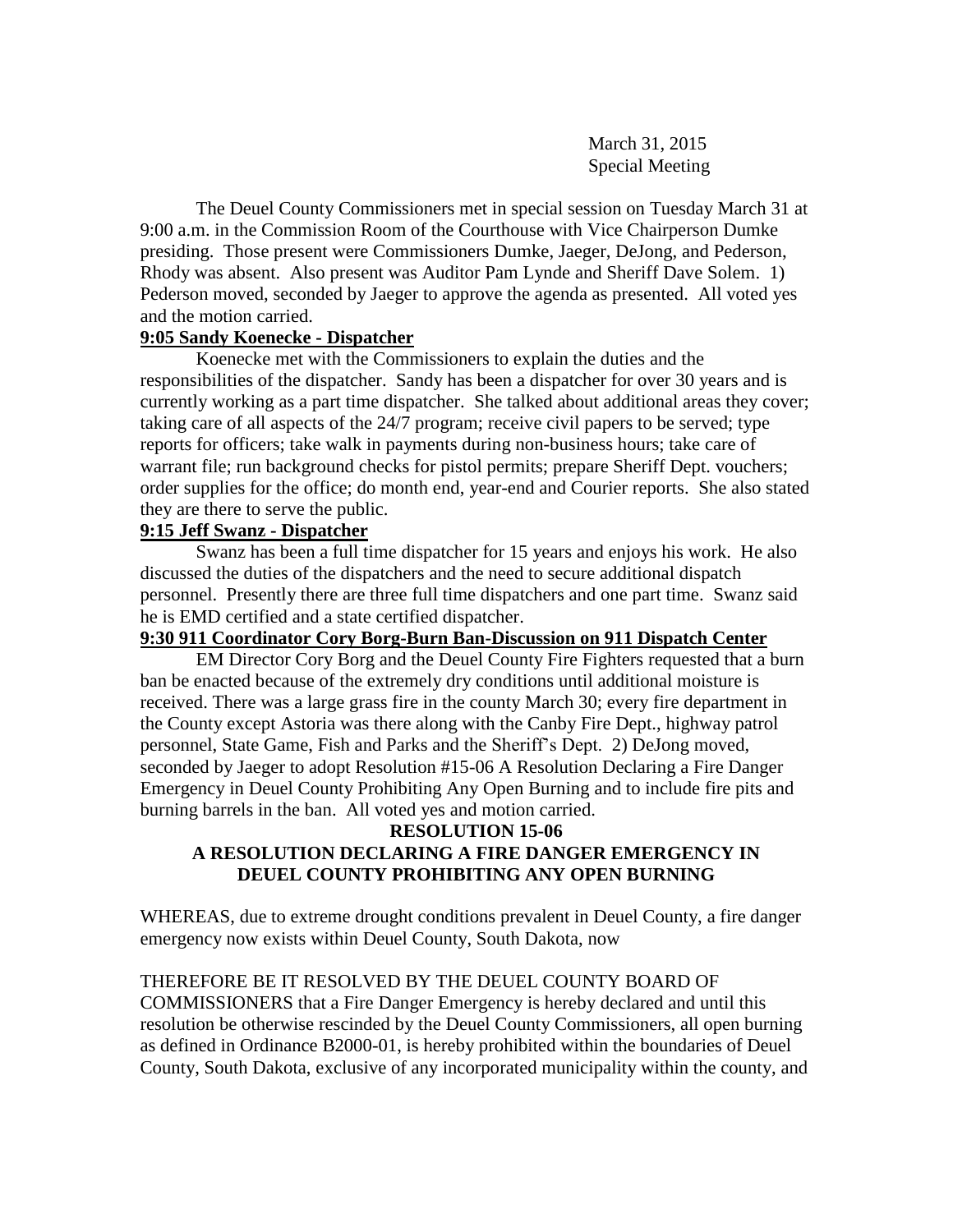BE IT FURTHER RESOLVED, that the Resolution is declared to be necessary for the immediate preservation of the public safety in accordance with the provisions of SDCL 7-18A-8 and is effective immediately and shall continue in force and effect until rescinded by the Deuel County Board of Commissioners.

Dated this 31st day of March, 2015.

Vice Chairperson Deuel County Commission

(SEAL) ATTEST:

Pam L. Lynde, Deuel County Auditor

Borg presented estimated revenue and expenses needed to update the 911 Center and bring into compliance with the audit. Improvements needed would be upgrades to the radio system \$40,000; CAD \$100,000; EMD software \$39115; other increased costs would be salaries, mapping, training. If the dispatch center was closed and dispatching was contracted with Watertown Police Dept. costs would include 95% of 911 surcharge going to Watertown, approximately \$51,000 plus the need to staff the sheriff's office with office personnel for approximately 6 a.m. to 10 p.m. daily. The budget for the upgrade would be funded with the 911 surcharge funds, capital outlay set aside in the 911 Fund and transfer from the general fund.

Borg presented several 911 dispatch center options:

#1 Current system with mandates needed per audit which included current wages and addition of window security, recorder and Priority software and EOC security; approximate budget \$226,944; dispatch center with current salaries and only mandates being addressed

#2 Current trend and raises to \$15 hr. along with radio frequency updates \$40,000; training \$9000; Priority software \$39,115, CAD \$100,000; Security Window \$2000; approximate budget \$469,178; dispatch center with raise in salaries with items to bring the center fully compliant

#3 Mandate and raises to \$15 hr. which would include training \$9000, recorder, \$2010, Security \$500, Priority \$1200, Misc. \$35,500 ITC \$12,000 and EOC Security; approximate budget \$289,763; dispatch center with raise in salaries and training without CAD, full Priority software, security window, radio frequency update

Each option would need to be funded with the 911 surcharge of approximately \$55,000 plus a transfer from the General Fund, fund balance and cash on hand in the 911 Fund.

#4 Contractual agreement with Watertown Police Department for 911 dispatch services; All dispatching done by Watertown PD; 2015 cost would be 90% of 911 surcharge \$46440; Radios update \$20,000 (one time cost); Recorder \$8000 (one time cost); Phones \$10,800; funded with the 911 surcharge of approximately \$51,600 plus fund balance and capital outlay funds set aside in the 911 Fund.

#5 Contractual agreement with Brookings Police Department for 911 dispatch services; all dispatching done by Brookings Police Department; at this time no proposal